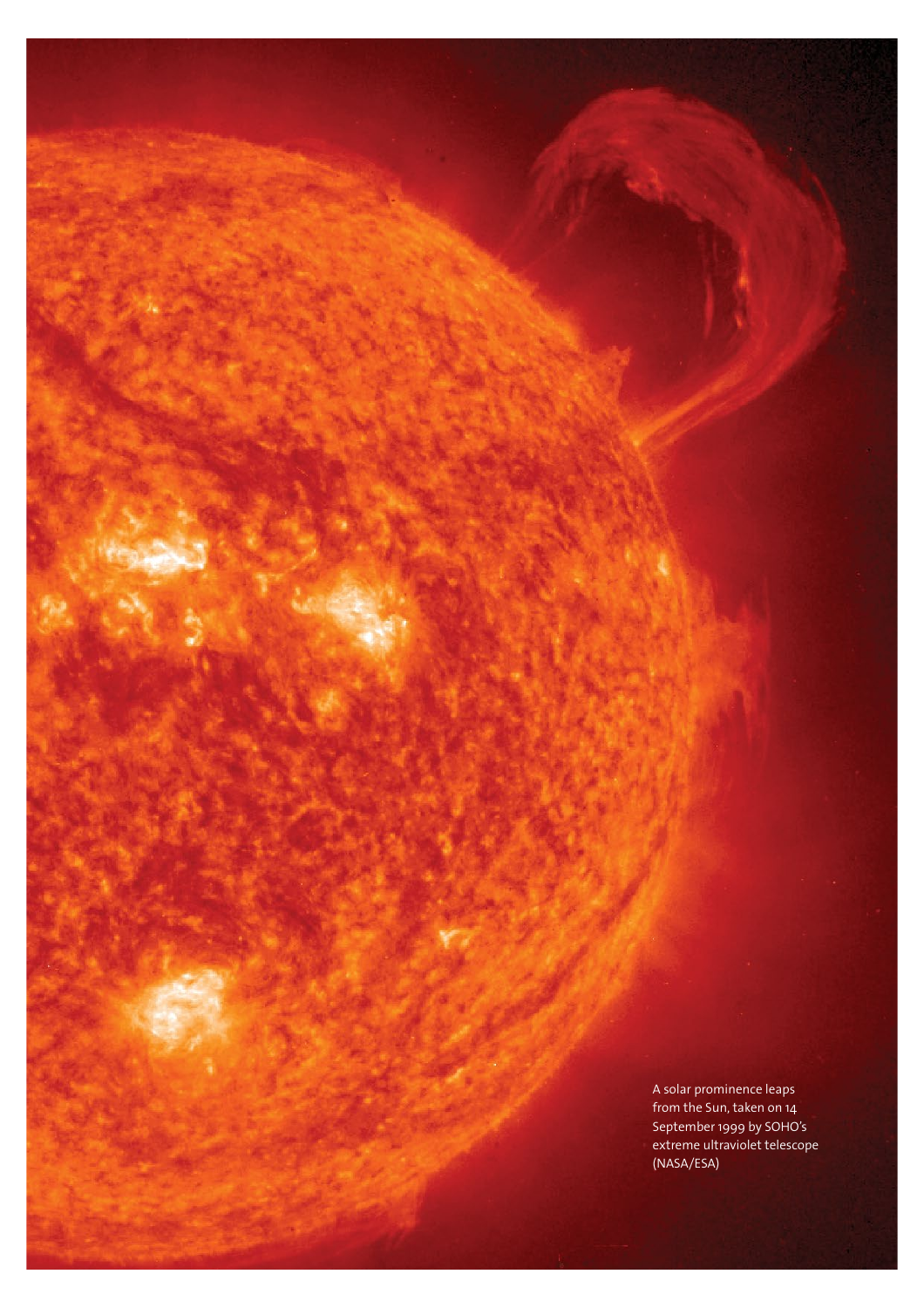

# **Two decades of observing the Sun**

**Emily Baldwin** Communications Department, ESTEC, Noordwijk, the Netherlands

**Bernhard Fleck**  Directorate of Science and Robotic Exploration, NASA Goddard Space Flight Center, Greenbelt, Maryland

> **Daniel Müller** Directorate of Science and Robotic Exploration, ESTEC, Noordwijk, the Netherlands

**Originally planned as a two-year mission, the ESA/NASA space-based observatory SOHO has been studying the Sun for 20 years, each day sending thrilling images from which research scientists learn about the nature and behaviour of our star.**

SOHO, standing for 'Solar and Heliospheric Observatory', is stationed 1.5 million km out, on the sunward side of the Earth, where it enjoys an uninterrupted view of the Sun. Experts around the world use SOHO images and data to help them understand the workings of the Sun's core, its hot and dynamic outer atmosphere, the solar wind and its energetic particles.

Crucially, we also rely on the mission to monitor the impact of space weather on our planet, with a vital role in forecasting potentially dangerous solar storms. In addition to investigating how the Sun works, SOHO is the most prolific discoverer of comets in astronomical history, with the destinies of more than 3000 comets tracked as these icy worlds endure fiery encounters with the Sun.

SOHO is a joint project of international cooperation between ESA and NASA. The spacecraft was built for ESA by Europe's aerospace industry, in a consortium led by Matra Marconi Space (now Airbus Defence & Space), and was launched on a US Atlas launch vehicle on 2 December 1995. It began operations in May 1996.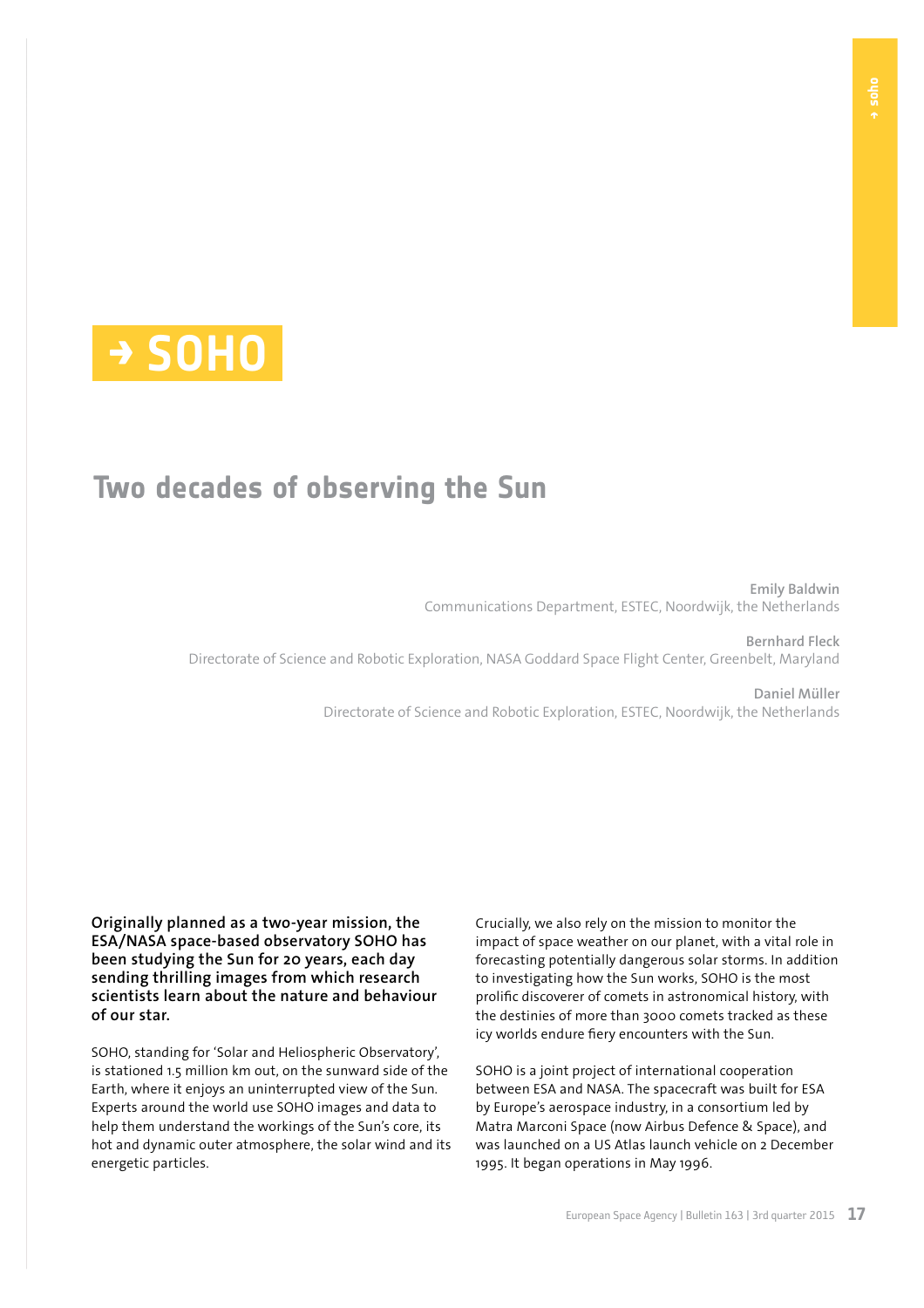**c**esa

## **The longest Sun-watching mission**

Originally planned for a two-year mission, its numerous extensions have allowed it to cover nearly two 11-year solar cycles – the complete cycle 23 and already a large fraction of cycle 24. SOHO is thus the longest-lived Sun-watching mission.

Of the satellite's 12 science instruments, nine come from multinational teams led by European scientists, and three from US-led teams. More than 1500 scientists in 20 countries are directly involved in SOHO's instruments and research programmes. NASA launched SOHO and is responsible for communications and daily operations.

Although four of the original 12 science instruments are no longer used – they were superseded by the next generation of sensors on newer missions – SOHO continues to provide unique and important measurements of our star.



↑ ESA engineers inspect SOHO during assembly at the Matra Marconi Space facility (ESA/NASA)



↑ Launch of SOHO on an Atlas II-AS (AC-121), from Cape Canaveral Air Station on 2 December 1995 (NASA)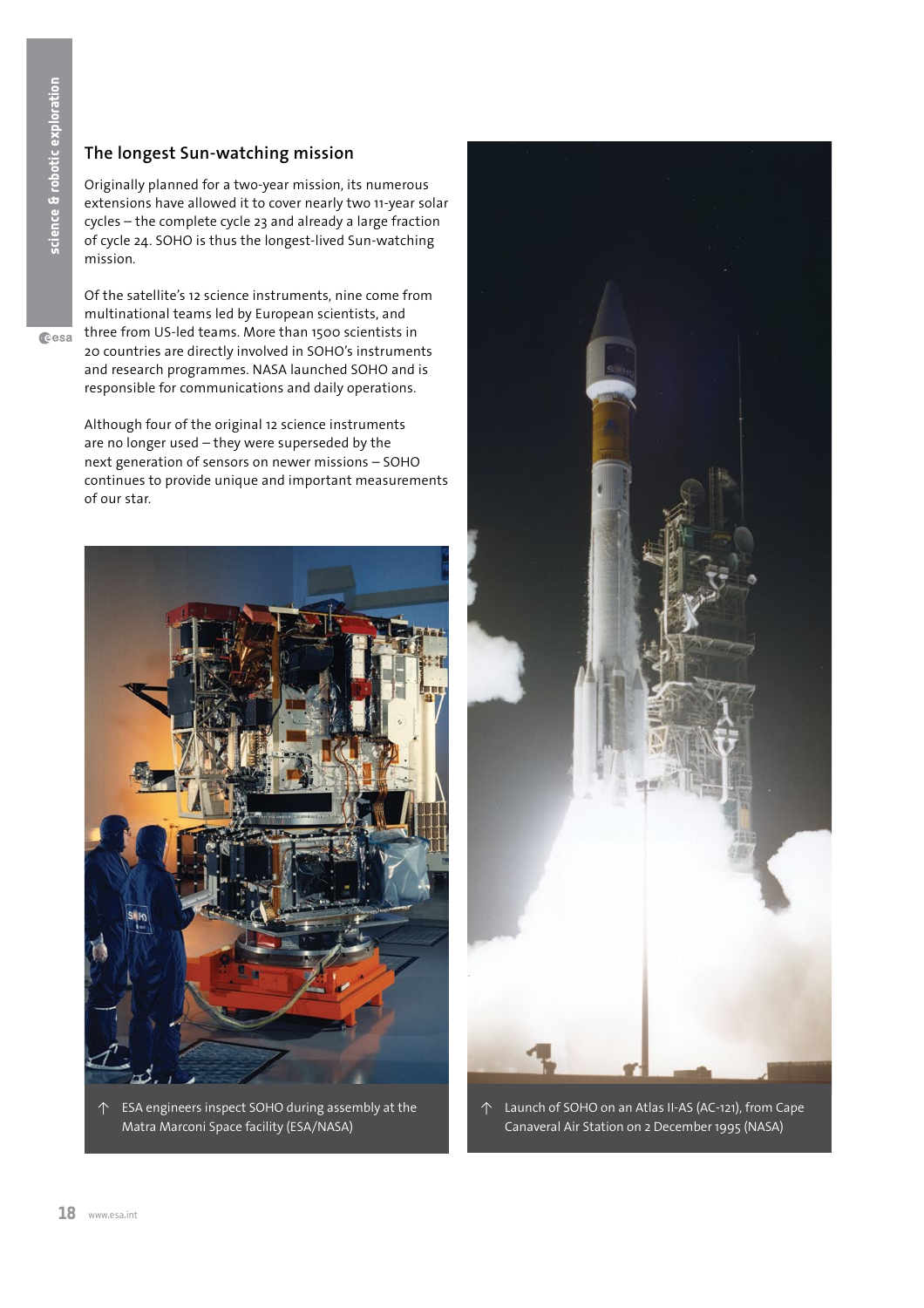

# **→ The anatomy of our Sun**

**Left cutaway: The Sun's interior explored with sound waves. Red depicts layers where sound travels faster than predicted by theory, implying that the temperature is higher than expected, while blue indicates slower speeds and lower temperatures. The prominent red layer marks the transition between the turbulent outer convection zone and the more stable inner radiative zone. Right cutaway: The Sun's internal rotation,**  **where red depicts fast rotation and blue slower rotation. Outer layers: Visible light images show sunspots, cool dark features in the photosphere, which lies below the chromosphere. Flares, resulting from the release of a buildup of magnetic energy, and coronal mass ejections (CMEs, giant clouds of electrically charged atomic particles launched into space) often occur in magnetically active regions around sunspot groups.**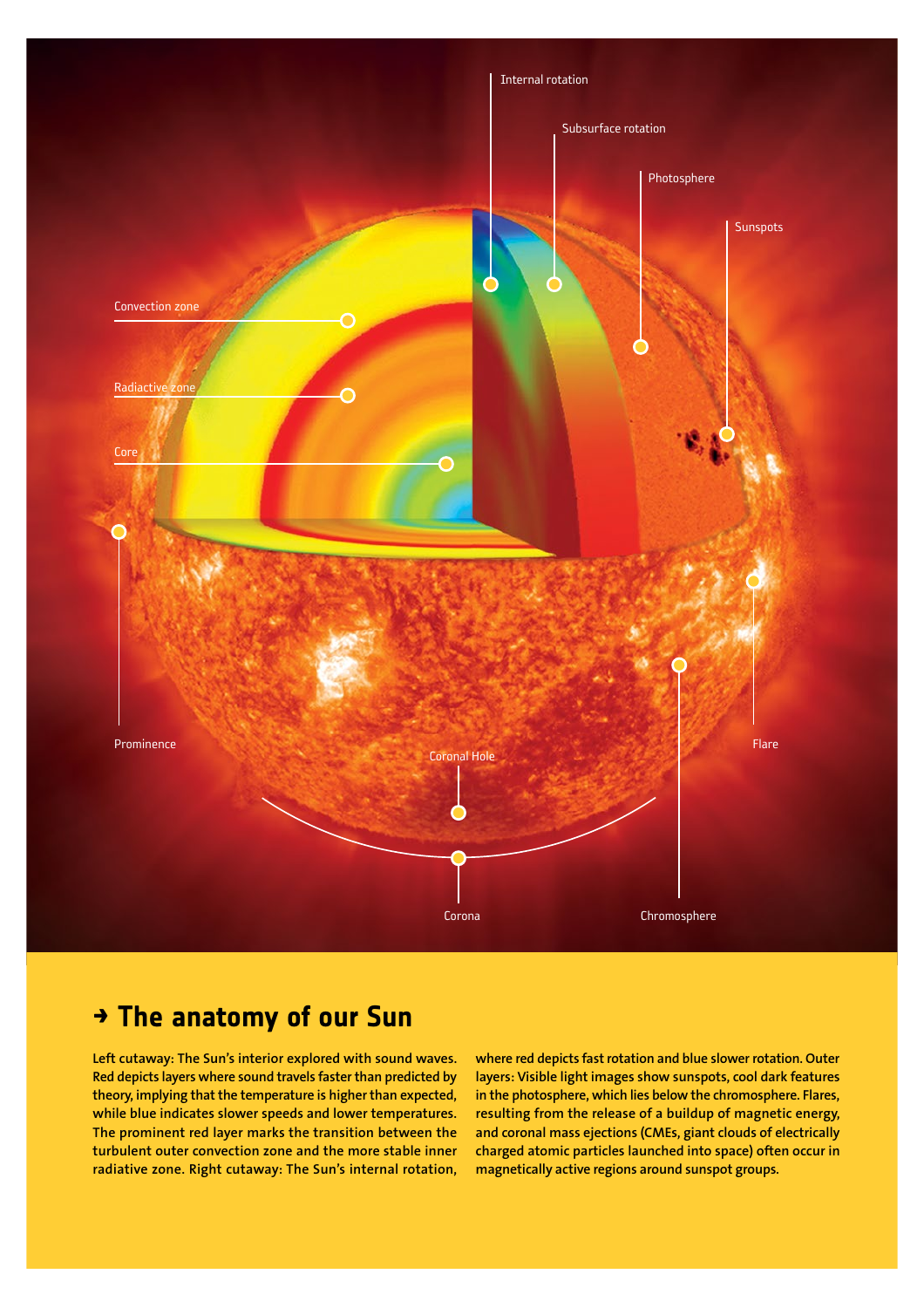

↑ This LASCO C2 image shows a very large coronal mass ejection (CME) blasting into space on 2 December 2002. It has the classic shape of a CME: a large bulbous front with a more compact, inner core of hot plasma. This material erupts away from the Sun at speeds of over a million km/h (ESA/NASA)



↑ The demise of Comet ISON as it came within 1.2 million km of the Sun on 28 November 2013, fading from view in the following days. The small white circle in the middle indicates the position and size of the Sun behind the occulting disc of the LASCO coronagraph (ESA/NASA)

### **Seeing inside the Sun**

Just as seismology reveals Earth's interior by studying seismic waves from earthquakes, solar physicists use 'helioseismology' to probe the solar interior by studying the frequency and oscillations of sound waves reverberating through it.

SOHO opened and pioneered the new field of 'local area helioseismology', providing the first images of structures and gas flows below the Sun's surface and even images of activity on the far side.

It discovered 'sunquakes' and a slow subsurface current of gas flowing from the equator towards the poles. Deeper inside the Sun, about a third of the way towards the centre at the transition between its turbulent outer shell – the convection zone – and the more orderly radiative zone, SOHO found that the speed of the rotating gas changes abruptly.

The measurements indicated that, near the equator, the outer layers rotate faster than the inner layers, while at mid-latitudes and near the poles the situation is reversed. This boundary region is of particular interest because

it is where the solar dynamo that creates the Sun's everchanging magnetic field is believed to operate. SOHO also shed light on the 'solar neutrino problem' – a major discrepancy between the rate at which neutrinos were predicted to be created by nuclear fusion in the deep solar interior and the rate measured at Earth.

SOHO confirmed that the standard model of the Sun is correct, ruling out that possible explanation. Instead, the discrepancy had to be explained by the physics of the neutrino, as confirmed by better neutrino measurements a few years later.

# **The solar heating mystery**

The question of why the Sun's outer atmosphere is heated to the extremely high 1–2 million degrees when the visible surface is 'only' about 5500°C has long been a mystery of solar physics.

SOHO has revealed an extremely dynamic atmosphere where plasma flows and small-scale transient events play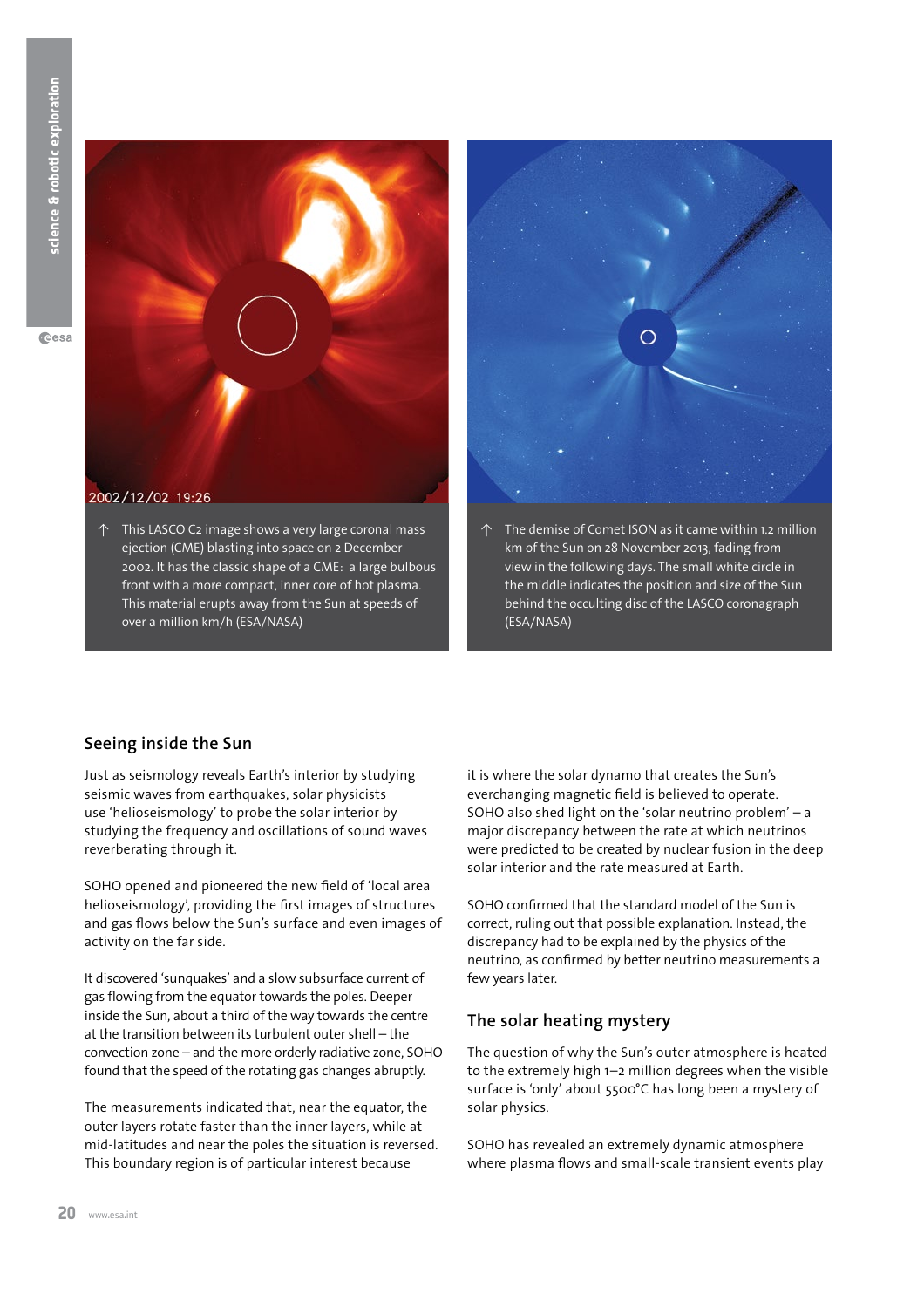

↑ Aurora borealis over an Icelandic lake (C. Gauna)

#### $\rightarrow$

Members of the SOHO recovery team at NASA Goddard Space Flight Center in September 1998, including staff from ESA, NASA, Matra Marconi Space, Allied Signal Technical Services Co., Computer Sciences Corp. and Space Applications Corp. (NASA/ESA)



an important role. They also discovered new dynamic phenomena such as solar tornadoes and global coronal waves – disturbances associated with coronal mass ejections that can travel around the entire solar globe

– and provided evidence for the upwards transfer of magnetic energy from the surface to the corona through a magnetic carpet, a weave of magnetic loops extending above the Sun's surface.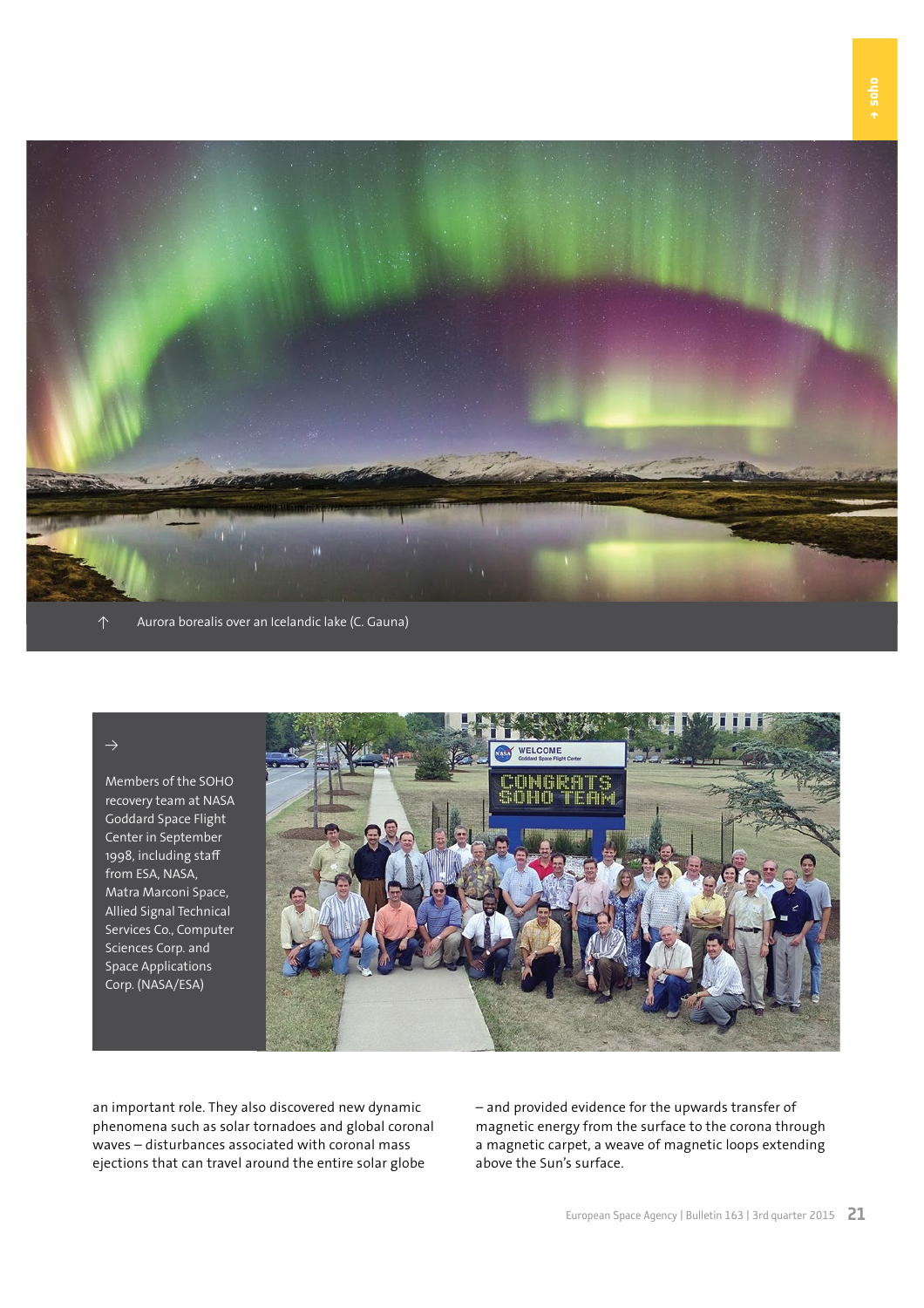

↑ The changing face of the Sun seen through SOHO's Extreme ultraviolet Imaging Telescope from 1996 (small, most distant disc) to 2015 (largest, central disc). The images were taken each northern spring and show the waxing and waning of activity during the 11-year solar cycle (ESA/NASA)

#### **Gone with the solar wind**

A prime goal was to observe where the solar wind – electrically charged atomic particles streaming from the Sun – is produced and how it is accelerated to beyond 3 million km/h. Scientists have made great strides in answering this fundamental question. They measured the acceleration profiles of both the 'slow' and 'fast' solar wind and found that the fast solar wind streams into interplanetary space by 'surfing' on waves produced by vibrating magnetic field lines.

Mapping the outflow of the plasma from coronal holes – darker, cooler and less dense areas of the Sun's corona where the Sun's magnetic field reaches into space, allowing hot gas to escape – revealed a clear connection between the flow speed and the structure of the chromosphere.

SOHO also revealed that heavy solar wind ions in coronal holes flow faster and are heated hundreds of times more strongly than protons and electrons.

#### **The Sun–Earth connection**

With its near-continuous monitoring of the Sun, SOHO has revolutionised our understanding of the Sun–Earth connection and dramatically boosted space weather forecasting.

The major driver of space weather are CMEs, the most powerful eruptions in the Solar System, which propel billions of tonnes of electrified gas into space at millions of kilometres per hour. If CMEs hit Earth, in addition to causing intense auroral displays in polar regions by electrically charging atoms in our upper atmosphere, they can cause major geomagnetic storms, which can damage satellites, disrupt telecommunications, endanger astronauts, lead to corroded oil pipelines and cause current surges in power lines.

SOHO is a pioneer in detecting when such a solar storm is incoming. It has studied more than 20 000 CMEs to date, pinpointing their sources on the Earth-facing hemisphere of the Sun, and determining their speed and direction to provide